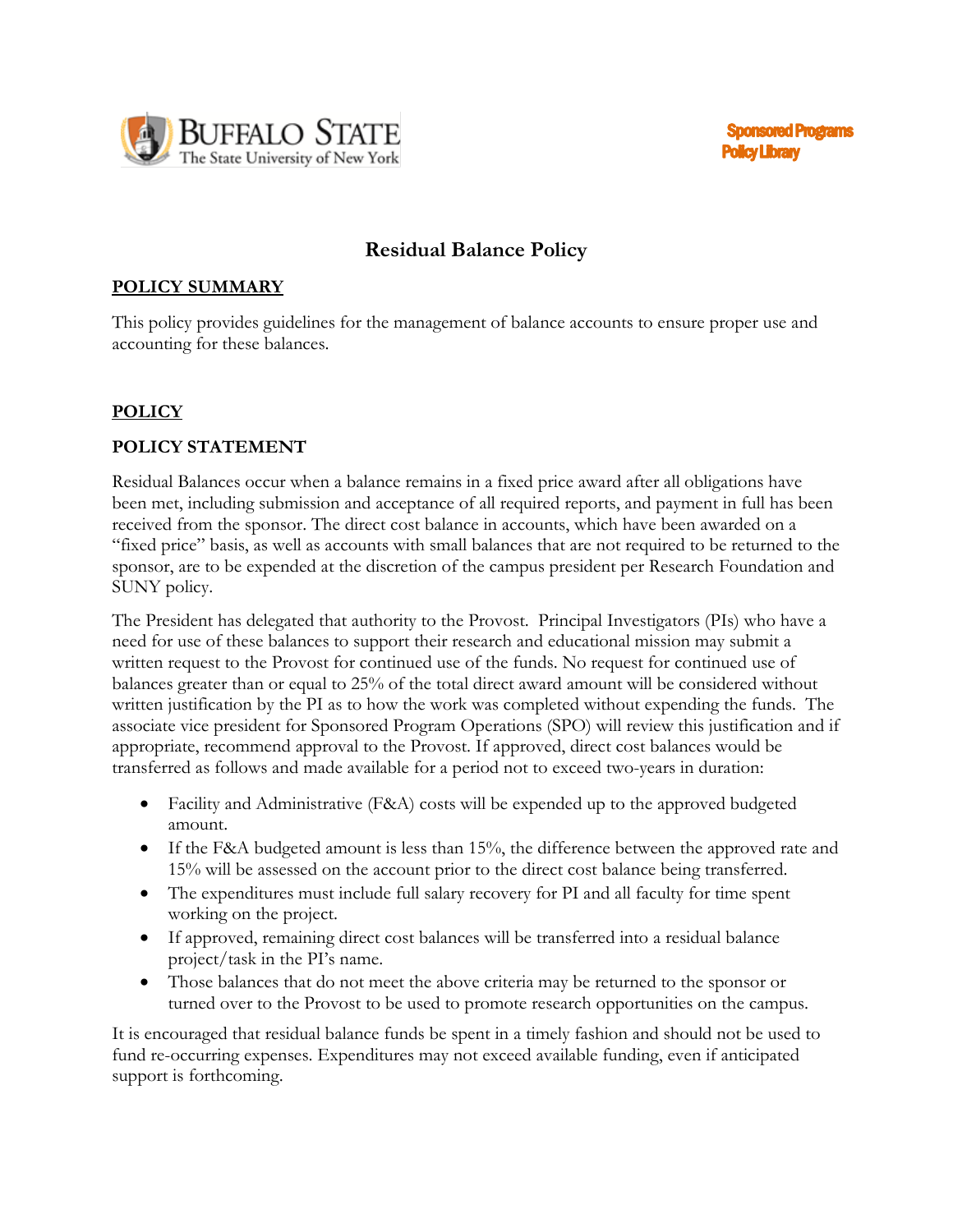When a PI leaves the institution, all funds remaining in the residual balance project/task will be returned to the provost's account.

#### **APPLICABILITY**

This policy applies to all RF sponsored programs accounts that may become a Residual Balance Account.

### **DEFINITIONS**

- **Direct Cost –** Costs that can be specifically identified with the project including salaries, wages and fringe benefits of the campus faculty and staff directly involved in working on the project, materials and supplies, purchased services, travel expenses, equipment rental and acquisitions.
- **Facilities and Administrative Costs -** Also called F&A costs or indirect costs. The costs of administrative and support functions of the institution including general administration and general expense, operations and maintenance, building and equipment depreciation, library expenses and interest.
- **Fixed Price Award –** An award requiring specific requirements or deliverables in exchange for a pre-negotiated dollar amount. The dollar amount is negotiated before the agreement is finalized and does not vary even if more or less costs are incurred.
- **Residual Balance –** Balance remaining in a fixed price award after all obligations have been met, including submission and acceptance of all required reports, and payment in full has been received from the sponsor.
- **Residual Balance Account –** An account established to hold the unobligated balance of funds remaining in a sponsored account at termination of the project and closeout of the account.

#### **RESPONSIBILITY**

#### **Principal Investigator**

- Monitor account activity to ensure charges are processed promptly.
- Upon closure of the award, review any remaining balance and determine if there is a continued need to access the funds. If so, submit a request to SPO.

#### **Sponsored Programs Operations**

- At the time of account close-out, determine the appropriate course of action to take in regard to any balance of funding.
- Review justifications for balances greater than 25% and approve or deny moving the remainder of the account to a residual balance account.
- Fully expend all F&A dollars on fixed price awards or assess the 15% overhead rate.
- Transfer remaining direct cost balances appropriately.

## **RELATED LINKS**

#### [RFSUNY Fixed Price Balance Award Administration Policy](https://www.rfsuny.org/media/rfsuny/policies/ae_fixed-price-balance-award-administration_pol.htm)